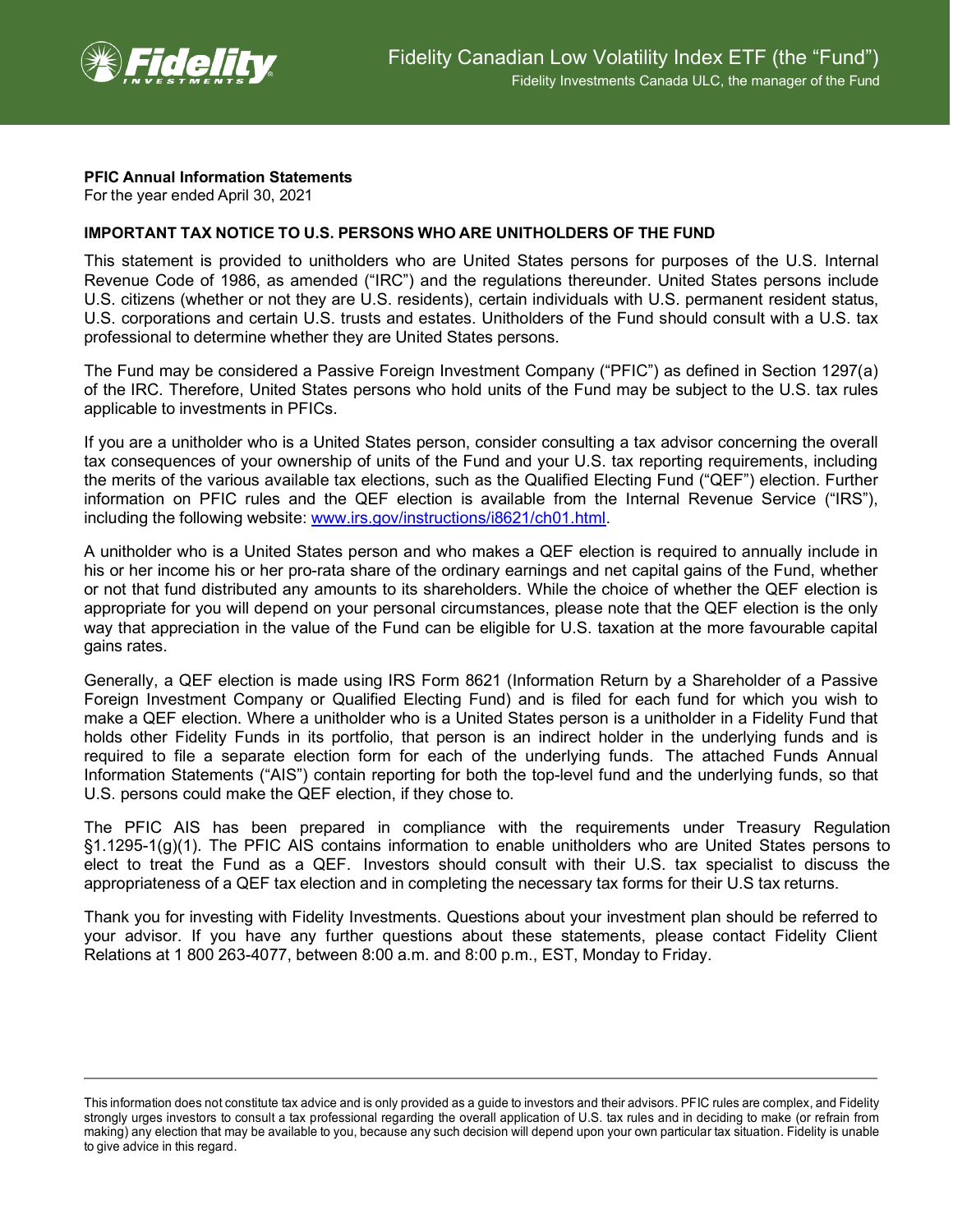

## **PFIC Annual Information Statements (US\$)**

For the Fund's PFIC taxation year ended April 30, 2021

- 1. This Information Statement applies to the PFIC taxation year of Fidelity Canadian Low Volatility Index ETF (the "Fund") commencing on May 01, 2020 and ending on April 30, 2021.
- 2. The per-unit, per-day amounts of ordinary earnings and net capital gains of the Fund and it's lower-tier Fund(s) as applicable, for the period specified in paragraph (1) are provided in the table:

| <b>FIDELITY FUND HELD DIRECTLY</b>                         |                                       |                                      | <b>ORDINARY</b><br><b>EARNINGS \$</b>            | <b>NET CAPITAL</b><br><b>GAIN \$</b>         |
|------------------------------------------------------------|---------------------------------------|--------------------------------------|--------------------------------------------------|----------------------------------------------|
| Fidelity Canadian Low Volatility Index ETF                 |                                       |                                      | 0.00000000                                       | 0.00000000                                   |
| <b>FIDELITY LOWER-TIER FUNDS HELD</b><br><b>INDIRECTLY</b> | <b>ORDINARY</b><br><b>EARNINGS \$</b> | <b>NET CAPITAL</b><br><b>GAIN \$</b> | <b>FUND'S U.S. TAX YEAR</b><br><b>COMMENCING</b> | <b>FUND'S U.S. TAX</b><br><b>YEAR ENDING</b> |
| <b>Fidelity Canadian Money Market</b><br>Investment Trust  | 0.00000011                            | 0.00000000                           | May 01, 2020                                     | April 30, 2021                               |

To determine your pro-rata share of the amounts of ordinary earnings and net capital gains of the Fund and each of its lower-tier fund(s) held directly and indirectly, as applicable, multiply the per-unit per-day amounts indicated above by the number of units of the Fund held and the number of days you held the units during the Fund's PFIC taxation year.

Here is an example to illustrate the calculation using the per-unit, per-day factors.

You own 100 units of Fund A from the period May 1, 2020 through October 31, 2020. You purchased an additional 100 units of Fund A on November 1, 2020. You did not sell any units of the Fund at any time during the year. Fund A has a PFIC taxation year end of April 30, 2021.

The Fund's ordinary earnings were \$0.001 per unit, per day.

Result: Your ordinary earnings for 2021 of the directly held fund are  $($0.001 * 183 \text{ days} * 100) + ($0.001 * 180 \text{ days} * 200) = $54.30$ 

Use the same calculation method in the example above, to determine your pro-rata share of the amounts of ordinary earnings and capital gains for any applicable lower-tier Fund(s).

3. The per-unit amounts of cash and fair market value of other properties distributed or deemed distributed by the Fund during the period specified in paragraph(1) are provided in the below chart.

| <b>PAYMENT DATE</b> | <b>CASH/PROPERTY</b><br><b>DISTRIBUTIONS (\$)</b> |  |  |
|---------------------|---------------------------------------------------|--|--|
| June 30, 2020       | 0.15951227                                        |  |  |
| September 30, 2020  | 0.14655108                                        |  |  |
| December 31, 2020   | 0.17067357                                        |  |  |
| March 31, 2021      | 0.21727786                                        |  |  |
| TOTAL               | 0.69401477                                        |  |  |